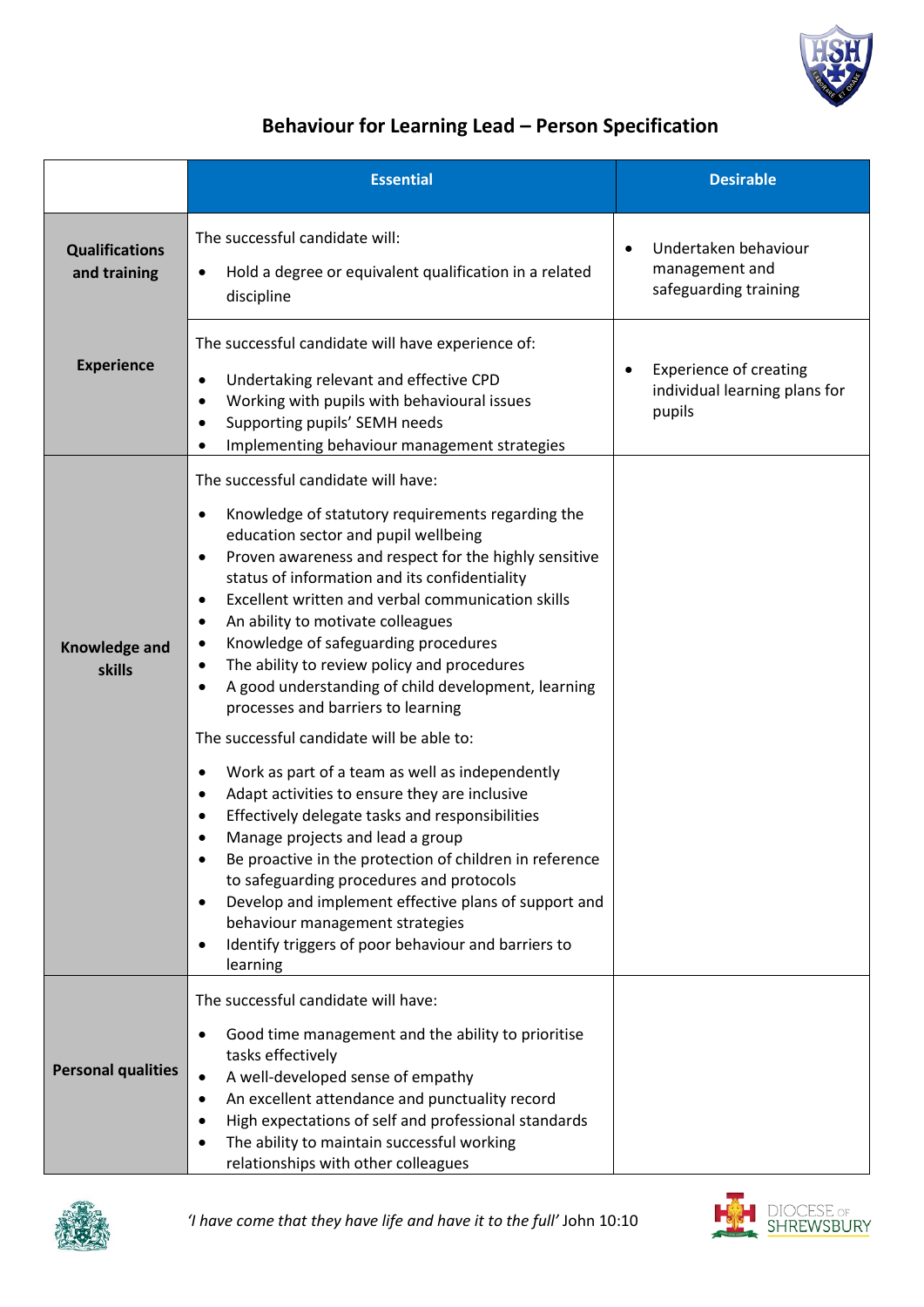

| A willingness to work outside of the timetabled day,<br>٠<br>where necessary<br>High levels of drive, energy and integrity<br>The successful candidate will be able to:                                                    |  |
|----------------------------------------------------------------------------------------------------------------------------------------------------------------------------------------------------------------------------|--|
| Consistently promote good behaviour throughout the<br>school<br>Plan and take control of situations<br>Work flexibly, attending and contributing towards<br>meetings and training outside of their specified work<br>hours |  |
| Commit to contributing to the wider school and its<br>community                                                                                                                                                            |  |

The main purpose of the competencies is to define the standards of behaviour and conduct required by the organisation. All employees are expected to perform satisfactorily to the generic employee competencies which are reviewed as part of the school performance/appraisal and development review scheme for all employees.

| Competency                                                           | <b>Definition</b>                                                                                                                                                                                                                                                                                          |
|----------------------------------------------------------------------|------------------------------------------------------------------------------------------------------------------------------------------------------------------------------------------------------------------------------------------------------------------------------------------------------------|
| <b>Communicating Effectively</b>                                     | Communicate effectively face to face, by telephone or written word<br>with a diverse range of people<br>Make effective use of new technology in communications contribution                                                                                                                                |
| Being parent/pupil/colleague                                         | Provides excellent service when dealing with parents/pupils/colleagues                                                                                                                                                                                                                                     |
| focused                                                              | Develops and maintains positive working relationships with<br>parents/pupils/colleagues                                                                                                                                                                                                                    |
|                                                                      | Contributes to the continual improvement of services                                                                                                                                                                                                                                                       |
| <b>Effective Team Working</b>                                        | Develops and maintains positive working relationships with other team<br>members<br>Develops positive working relationships with other teams both within<br>and outside the organisation (e.g "colleagues" in the voluntary sector<br>or health service)<br>• Contributes to the achievement of team goals |
| <b>Personal Organisation &amp;</b><br><b>Effectiveness</b>           | Achieves personal objectives on time and to the agreed standard whilst<br>٠<br>having consideration for the effect on others                                                                                                                                                                               |
| <b>Personal Development</b>                                          | Take responsibility for the development and learning of self and others                                                                                                                                                                                                                                    |
| Making the most of Information &<br><b>Communications Technology</b> | Can operate all technology necessary for the job role<br>٠                                                                                                                                                                                                                                                 |

The Bishops' Memorandum sets out the Catholic Bishops' Conference of England and Wales' expectations about the appointment of staff in Catholic schools.

The preservation and development of the quality and distinctive nature of Catholic schools depends on the faith, practice and commitment of the teachers in the schools, working with their Governing Body.